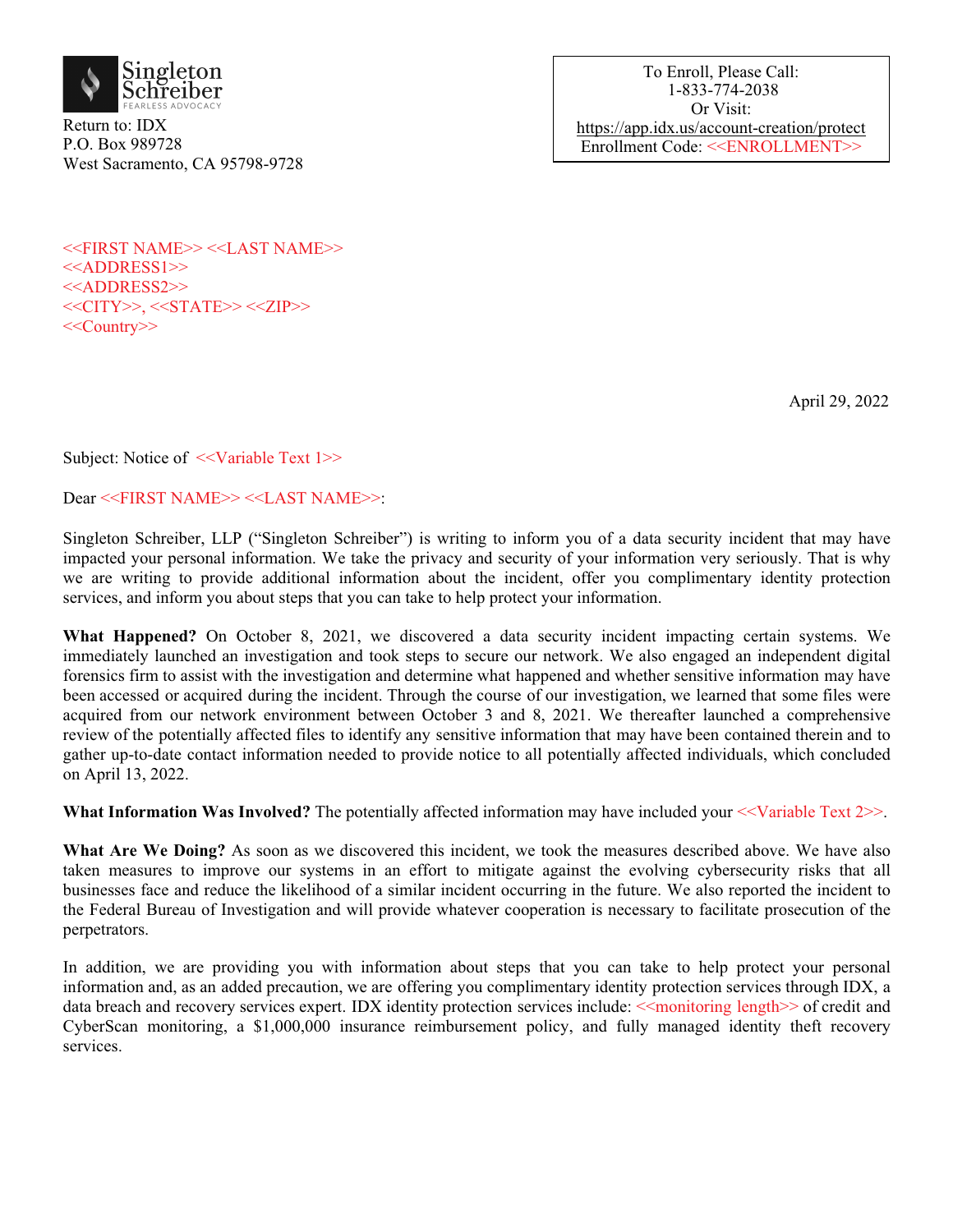What Can You Do? You can follow the recommendations included with this letter to help protect your information. In addition, you can enroll in free identity protection services by calling 1-833-774-2038 or going to https://app.idx.us/account-creation/protect and using the Enrollment Code provided above. IDX representatives are available Monday through Friday from 6:00 am to 6:00 pm Pacific Time. Please note the deadline to enroll is July 29, 2022.

**For More Information:** Further information about how to protect your personal information is included with this letter. If you have questions or need assistance, please call 1-833-774-2038 or go to https://app.idx.us/account-creation/protect. IDX representatives are fully versed on this incident and can answer any questions you may have regarding this incident and the protection of your personal information.

Singleton Schreiber takes your trust in us and this matter very seriously and deeply regrets any worry or inconvenience that this may cause you.

Sincerely,

Gash tington

Gerald Singleton, Esq. Managing Partner

Singleton Schreiber, LLP 450 A. Street, 5<sup>th</sup> Floor San Diego, California 92101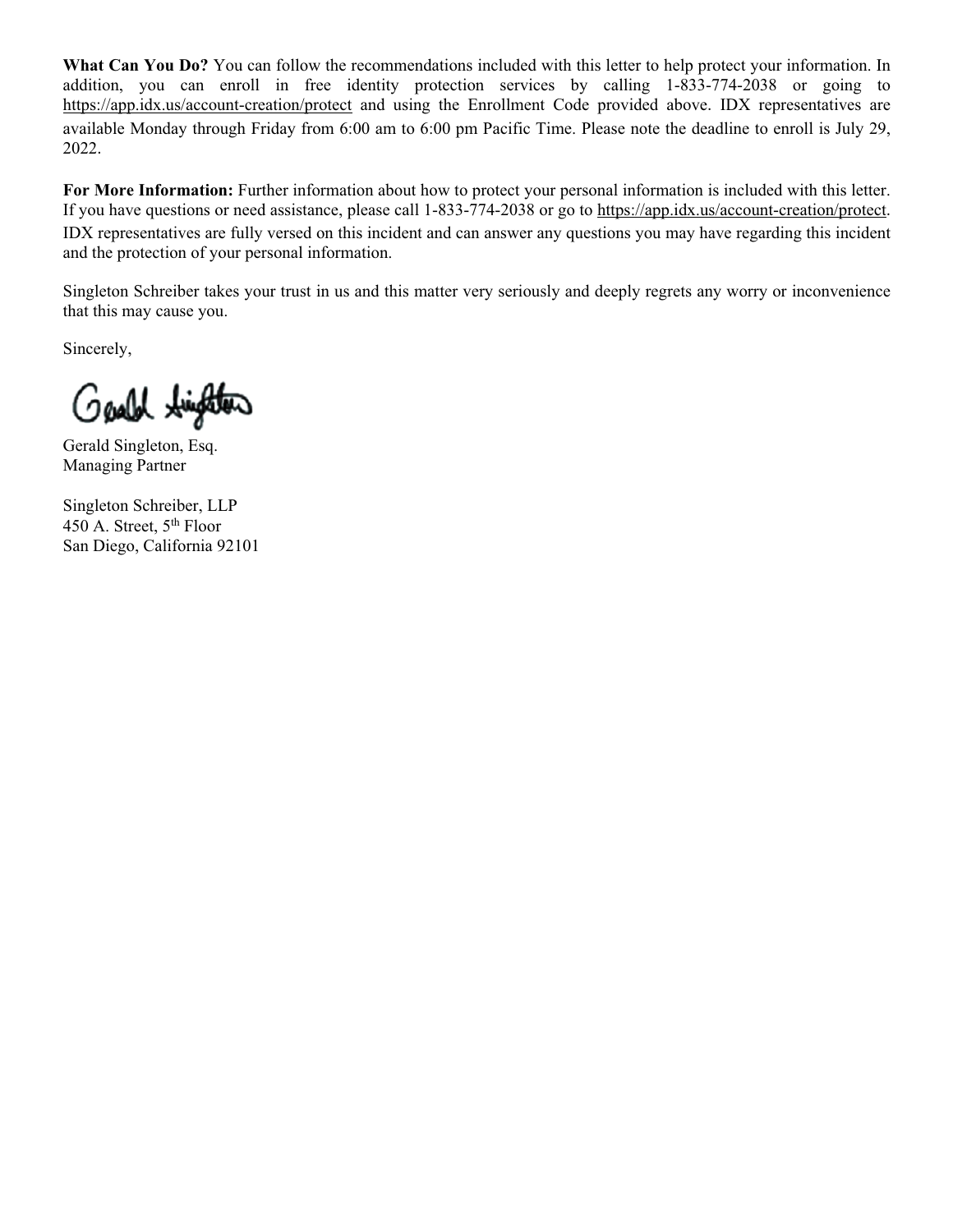#### **STEPS YOU CAN TAKE TO FURTHER PROTECT YOUR INFORMATION**

**Review Your Account Statements and Notify Law Enforcement of Suspicious Activity:** As a precautionary measure, we recommend that you remain vigilant by reviewing your account statements and credit reports closely. If you detect any suspicious activity on an account, you should promptly notify the financial institution or company with which the account is maintained. You also should promptly report any fraudulent activity or any suspected incidence of identity theft to proper law enforcement authorities, your state attorney general, and/or the Federal Trade Commission (FTC).

**Copy of Credit Report:** You may obtain a free copy of your credit report from each of the three major credit reporting agencies once every 12 months by visiting [http://www.annualcreditreport.com/,](http://www.annualcreditreport.com/) calling toll-free 1-877-322-8228, or by completing an Annual Credit Report Request Form and mailing it to Annual Credit Report Request Service, P.O. Box 105281, Atlanta, GA 30348. You also can contact one of the following three national credit reporting agencies:

| Equifax           | Experian         | TransUnion         |
|-------------------|------------------|--------------------|
| P.O. Box 105851   | P.O. Box 9532    | P.O. Box 1000      |
| Atlanta, GA 30348 | Allen, TX 75013  | Chester, PA 19016  |
| 1-800-525-6285    | 1-888-397-3742   | 1-800-916-8800     |
| www.equifax.com   | www.experian.com | www.transunion.com |

**Fraud Alert:** You may want to consider placing a fraud alert on your credit report. An initial fraud alert is free and will stay on your credit file for at least one year. The alert informs creditors of possible fraudulent activity within your report and requests that the creditor contact you prior to establishing any accounts in your name. To place a fraud alert on your credit report, contact any of the three credit reporting agencies identified above. Additional information is available at [http://www.annualcreditreport.com.](http://www.annualcreditreport.com)

**Security Freeze:** You have the right to put a security freeze on your credit file for up to one year at no cost. This will prevent new credit from being opened in your name without the use of a PIN number that is issued to you when you initiate the freeze. A security freeze is designed to prevent potential creditors from accessing your credit report without your consent. As a result, using a security freeze may interfere with or delay your ability to obtain credit. You must separately place a security freeze on your credit file with each credit reporting agency. In order to place a security freeze, you may be required to provide the consumer reporting agency with information that identifies you including your full name, Social Security number, date of birth, current and previous addresses, a copy of your state-issued identification card, and a recent utility bill, bank statement or insurance statement.

**Additional Free Resources:** You can obtain information from the consumer reporting agencies, the FTC, or from your respective state Attorney General about fraud alerts, security freezes, and steps you can take toward preventing identity theft. You may report suspected identity theft to local law enforcement, including to the FTC or to the Attorney General in your state.

# **Federal Trade Commission** 600 Pennsylvania Ave, NW Washington, DC 20580 consumer.ftc.gov, and www.ftc.gov/idtheft 1-877-438-4338

**North Carolina Attorney General** 9001 Mail Service Center Raleigh, NC 27699 ncdoj.gov 1-877-566-7226

# **Maryland Attorney General** 200 St. Paul Place Baltimore, MD 21202 oag.state.md.us 1-888-743-0023

**Rhode Island Attorney General** 150 South Main Street Providence, RI 02903 http://www.riag.ri.gov 1-401-274-4400

**New York Attorney General** Bureau of Internet and Technology Resources 28 Liberty Street New York, NY 10005 1-212-416-8433

**Washington D.C. Attorney General** 441 4th Street, NW Washington, DC 20001 oag.dc.gov 1-202-727-3400